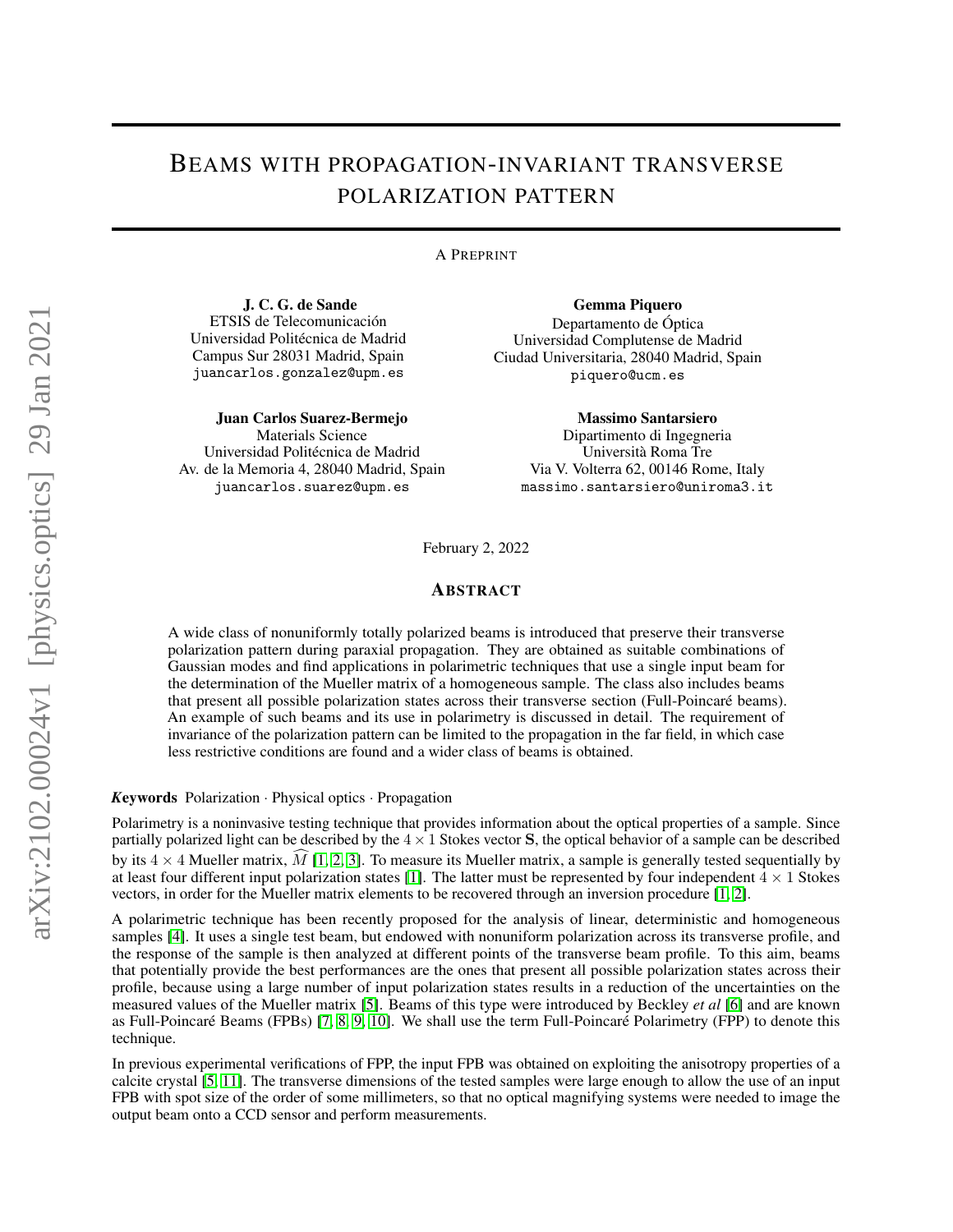For smaller samples, or when their optical properties are not uniform, the input beam needs to be focused onto the region to be tested. The analysis of the output beam would necessarely require the use of optical systems, which could affect the polarization measurements. Therefore, it would be convenient to have a FPB that maintains its polarization profile during free propagation, except for a transverse scaling factor, so that the same pattern would be observed at any distance from the sample. The most comfortable beam size for the detection could be selected on simply choosing the right distance from the sample.

In this paper we first present a class of perfectly coherent and non-uniformly totally polarized (NUTP) beams [\[12\]](#page-5-11) that fulfill the above requirements, that is, they retain the shape of their transverse polarization pattern during paraxial propagation, the only change being a scaling of the transverse coordinates as one goes from one transverse plane to another. To the same class belongs all beams that are obtained by transforming one of the above beams by means of a general linear, deterministic and homogeneous optical element. In other terms, if the input beam fulfills the above requirement, the propagation invariance is guaranteed for the beam exiting the sample, too. Within such class, we will identify NUTP beams that are FPB, and will study their applicability in FPP. Conditions ensuring the polarization invariance in propagation has been studied for the case of uniformly polarized, partially coherent electromagnetic fields [\[13,](#page-5-12) [14,](#page-5-13) [15\]](#page-5-14). Here we are interested to perfectly polarized and perfectly coherent fields.

In this case, a condition ensuring the shape-invariance of the transverse polarization pattern of a field is that the latter be expressible as the superposition of two component fields, having orthogonal and uniform polarizations, chosen in such a way that the ratio between their values at any point of a transverse plane (taking the above scaling factor into account) remains invariant at any propagation distance z. In the trivial case of uniform polarization this happens because one of the two fields can always be set to zero. So, we denote by  $V_0(r)$  a typical vector field across the plane  $z = 0$ , write it as

$$
\boldsymbol{V}_0(\boldsymbol{r}) = \sum_{i=1}^2 V_0^{(i)}(\boldsymbol{r}) \,\hat{\epsilon}_i \;, \tag{1}
$$

<span id="page-1-1"></span>where  $\hat{\epsilon}_i$  ( $i = 1, 2$ ) are unit vectors specifying two orthogonal polarization states, and look for two component fields,  $V_0^{(i)}(\boldsymbol{r})$ , fulfilling the above condition.

Within the paraxial approximation, the field propagated at any distance  $z$  can be evaluated by expressing the initial one in terms of Gaussian modes, whose propagation expression can be given in closed form. This can be made both in rectangular or in polar coordinates, where Hermite–Gaussian (HG) or Laguerre–Gaussian (LG) functions, respectively, can be used [\[16\]](#page-5-15). We denote both families of functions by  $\Psi_h(r; w_0)$ , regardless of the specific coordinate system we are using, while the meaning of the index  $h$  depends on the particular class of functions: it may represent either the indexes (say, n and m) of the two Hermite polynomials involved in the definition of HG functions, or the two parameters (say, p and s) specifying a generalized Laguerre polynomial, for the case of LG modes. Both classes of functions depend on a further parameter, namely, the spot size  $w_0$ , which fixes the transverse extent of the modes at their waist.

Gaussian functions form a complete set in  $L^2$ . This allows for any paraxial beam to be written as a superposition of modes of the above types, with arbitrary  $w_0$ . In particular, we have

$$
V_0^{(i)}(\mathbf{r}) = \sum_h c_h^{(i)} \Psi_h(\mathbf{r}; w_0) , \qquad (2)
$$

where

$$
c_h^{(i)} = \int V_0^{(i)}(\mathbf{r}) \, \Psi_h^*(\mathbf{r}; w_0) \, \mathrm{d}\mathbf{r} \;, \tag{3}
$$

<span id="page-1-0"></span>the integral being extended to the whole plane  $z = 0$ . The field propagated at the distance z is therefore evaluated taking into account the effects of the propagation on each of the modes. The latter, in fact, keep their initial form, up to a scaling factor, and acquire both a spherical curvature and a phase depending on the mode indices. More precisely, we have

$$
V_z^{(i)}(\mathbf{r}) = \frac{w_0}{w_z} e^{ikz} \exp\left(\frac{ikr^2}{2R_z}\right) \sum_h c_h^{(i)} \Psi_h(\mathbf{r}; w_z) e^{-i(N+1)\Phi_z}, \qquad (4)
$$

where  $k$  is the wave number and

$$
w_z = w_0 \sqrt{1 + \left(\frac{z}{z_R}\right)^2}; \quad R_z = z \left[1 + \left(\frac{z_R}{z}\right)^2\right]; \quad \Phi_z = \arctan\left(\frac{z}{z_R}\right),\tag{5}
$$

with  $z_R = kw_0^2/2$  being the Rayleigh distance. The parameter N is related to the indexes of the modes. It equals  $n + m$ for HG modes and  $2p + |s|$  for LG modes and contributes to the phase term  $(N + 1)\Phi_z$  appearing in Eq. [\(4\)](#page-1-0). Such term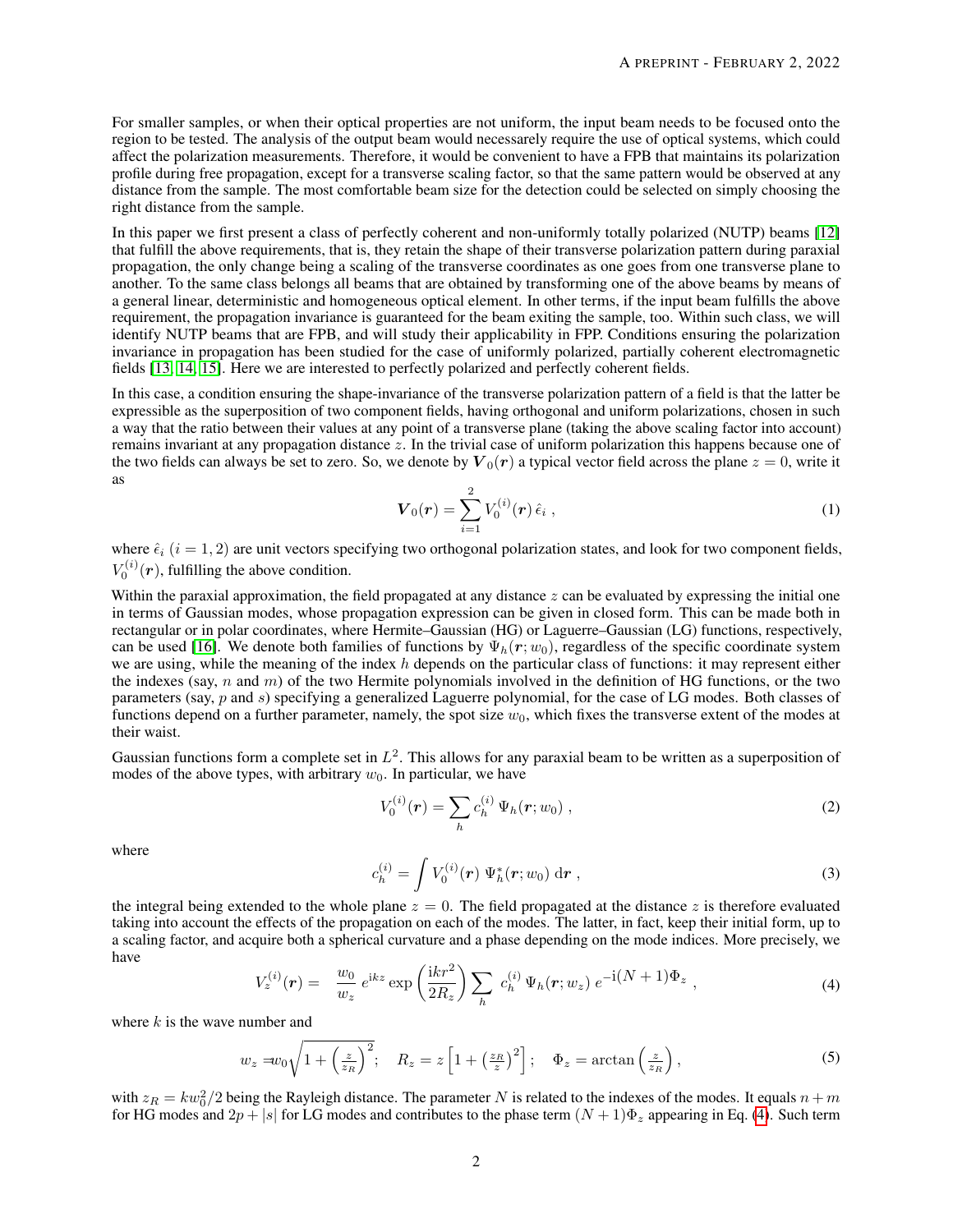is known as *phase anomaly* or *Gouy phase* [\[17\]](#page-5-16). It is important to stress that, since each of the modes is shape-invariant during propagation, the phase anomaly is the only responsible for the fact that a general beam changes in shape during propagation.

According to Eq. [\(1\)](#page-1-1), the polarization pattern of a beam across a transverse plane is determined by the relative amplitude and phase of the two component fields at any point of the plane and, in general, changes during propagation because the two fields generally change in shape and acquire different phases. On the other hand, from the above results, it turns out that a condition ensuring that the relative amplitudes and phases of the two beams remain unchanged at any point is to require that, in the modal expansion of its component fields [Eqs. [\(4\)](#page-1-0)], only those terms are present for which the phase anomaly changes in the same way during propagation. This means that either of the two orthogonally polarized components of the beam has to be expressed as the sum of HG (and/or LG) modes with one and the same value of N. This condition implies that, except for overall amplitude and phase terms, the propagated field is an exact replica of the initial one, scaled by the factor  $w_0/w_z$ .

It is worth recalling here that the LG mode with indices  $p$  and  $s$  can be expressed as the sum of HG modes for which  $n + m = 2p + |s|$  [\[18,](#page-5-17) [16\]](#page-5-15) and, conversely, the HG mode with indices n and m can be expressed as the sum of LG modes for which  $2p + |s| = n + m$ . This means that every beam obtained following the above rule can equally be thought of as a superposition of either HG or LG modes, the involved expansion coefficients being related by linear transformation rules [\[19\]](#page-6-0).

A significant remark can be made before dealing with a particular example. If a beam presents a propagation-invariant polarization profile, the same property holds for any other beam obtained from the first one by placing in its path a general linear, deterministic and homogeneous optical element. In fact, any optical element of this kind can be described by a constant Jones matrix,  $\hat{J}$ , and its effect on a beam at  $z = 0$  is to produce at its output the field

$$
\mathbf{V'}_0(\mathbf{r}) = \hat{J} \, \mathbf{V}_0(\mathbf{r}) \,. \tag{6}
$$

If we introduce the direct propagator in free space,  $K_z(\mathbf{r}, \rho)$ , such that

$$
\boldsymbol{V}_z(\mathbf{r}) = \iint K_z(\mathbf{r}, \boldsymbol{\rho}) \boldsymbol{V}_0(\boldsymbol{\rho}) \,\mathrm{d}\boldsymbol{\rho} \,, \tag{7}
$$

the expression for the propagated field  $\boldsymbol{V}'_z$  reads

$$
V'_{z}(\mathbf{r}) = \iint K_{z}(\mathbf{r}, \rho) V'_{0}(\rho) d\rho = \iint K_{z}(\mathbf{r}, \rho) \,\hat{J} \, V_{0}(\rho) d\rho =
$$
  
=  $\hat{J} \iint K_{z}(\mathbf{r}, \rho) V_{0}(\rho) d\rho = \hat{J} \, V_{z}(\mathbf{r}),$  (8)

so that, if V preserves its transverse polarization pattern during propagation, the same occurs for  $V'$ .

Incidentally, we note that the shape-invariance property holds not only when  $K<sub>z</sub>$  is the direct propagator in free space, but for whatever linear scalar operator. Hence, in particular, it holds for the propagation of the beam through any isotropic optical systems, characterized by an ABCD transformation matrix [\[17\]](#page-5-16).

The best known examples of NUTP fields whose polarization pattern remains unchanged on propagation are donut beams with radial or azimuthal polarization. A way to produce them is through the superposition of a  $LG_{0,1}$  mode, with circular polarization  $\hat{\epsilon}_1 = (\hat{x} + i\hat{y})/\sqrt{2}$ , and a LG<sub>0,-1</sub> mode, with the same amplitude and orthogonal polarization  $\hat{\epsilon}_2 = (\hat{x} - i \hat{y})/\sqrt{2}$  (in both cases  $N = 1$ ) [\[20,](#page-6-1) [21,](#page-6-2) [22\]](#page-6-3). An analogous scheme leads to azimuthally polarized beams. Unfortunately, such beams present only linear polarization states across their profile, and this is not enough to perform polarimetric measurements. In fact, all linear states have  $S_3 = 0$ , so that the four independent linear polarization states of the input field cannot be independent. The use of a homogeneous anisotropic optical element placed before the sample would not help, because even in this case we could not find four independent states across the beam cross section.

Now we give an example of beams that can be obtained following the above approach. It has been chosen because, as we shall see, it can be well suited for FPP application. Of course, different choices can be made, depending on possible experimental requirements. More and more sophisticated patterns will be obtained on increasing the value of the parameter  $N$  and/or the number of involved modes with the same  $N$ .

For this example we take the following component fields: a single LG mode with indices  $p = 1$  and  $s = 3$  (linearly polarized along  $\hat{x}$ ) and a single LG mode with indices  $p = 2$  and  $s = 1$  (linearly polarized along  $\hat{y}$ ). The sum  $2p + |s|$ gives 5 in both cases. To simplify the notations, in the following we will use normalized coordinates, i.e., we will adopt units for which  $w_0$  is unitary.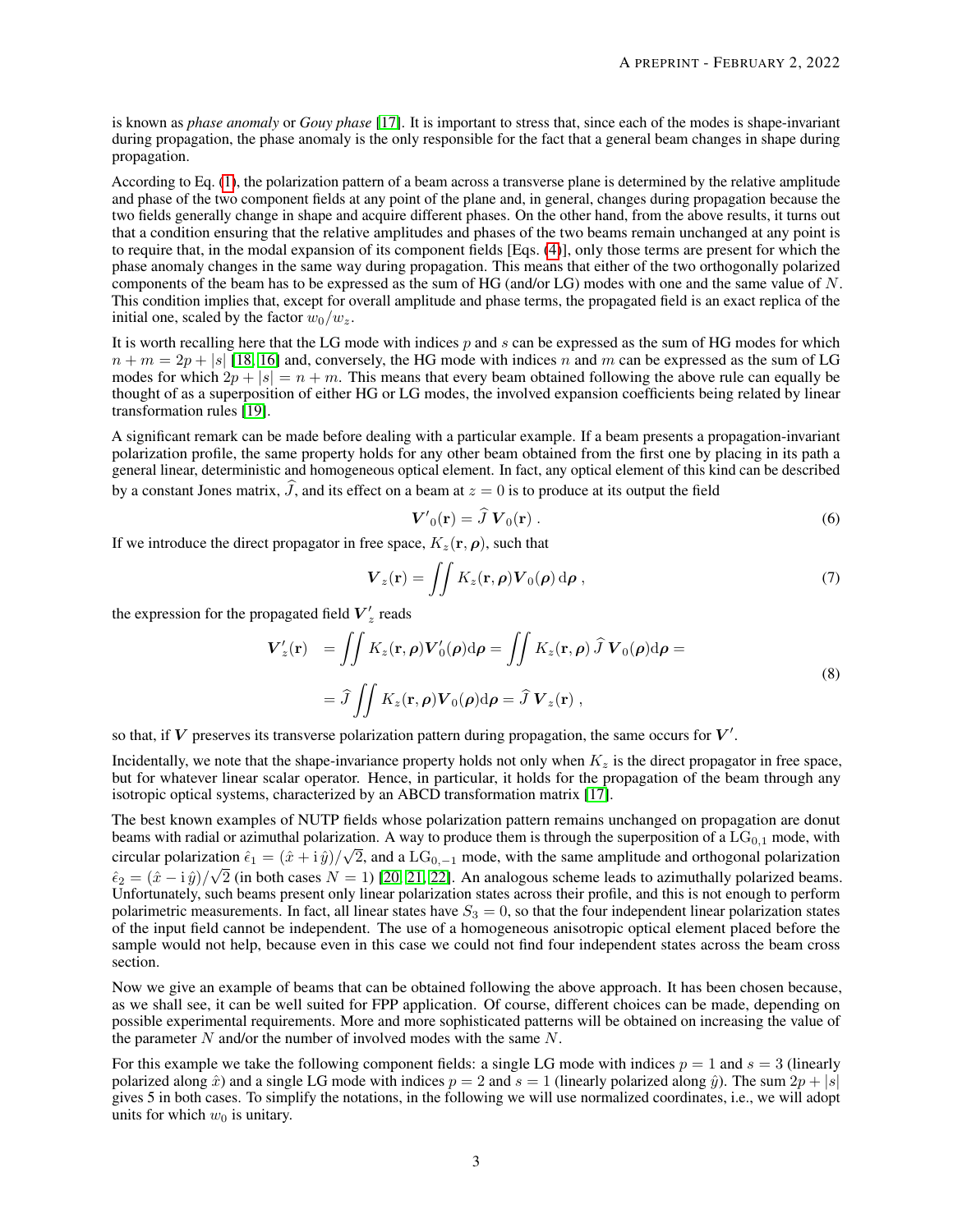Using the definition of LG modes [\[17\]](#page-5-16), the total field can be written as

<span id="page-3-1"></span>
$$
\boldsymbol{V}_0(\boldsymbol{r}) = \begin{pmatrix} 2r^4 - 6r^2 + 3 \\ \alpha r^2 (2 - r^2) e^{-2i\vartheta} \end{pmatrix} r e^{-i\vartheta} e^{-r^2}, \qquad (9)
$$

where common constant factors have been omitted and the coefficient  $\alpha$  (supposed real and positive) has been introduced to let the amplitude ratio between the two fields to be changed. The intensity distribution, together with the polarization states of the field across the plane are shown in Fig. [1,](#page-3-0) for  $\alpha = 1.25\sqrt{2}$ .



<span id="page-3-0"></span>Figure 1: Transverse intensity and polarization pattern for the field in Eq. [\(9\)](#page-3-1). Handedness is codified by the color of the ellipses (green = right, red = left). The Poincaré sphere is mapped twice inside the regions enclosed by solid blue circles (with radii given in Eqs. [\(12\)](#page-3-2) and [\(16\)](#page-4-0)).

It is possible to show that any possible polarization state on the Poincaré sphere is present across the transverse plane and even to evaluate the coordinate where it occurs. In fact, from the definition of Stokes parameters  $(S_i, i = 0, ..., 3)$ , it turns out that the elements of the normalized Stokes vector ( $s_i = S_i/S_0$ ,  $i = 1, 2, 3$ ) are

$$
s_1 = \frac{1 - F^2}{1 + F^2} \; ; \qquad s_2 = \frac{2F\cos(2\vartheta)}{1 + F^2} \; ; \qquad s_3 = \frac{2F\sin(2\vartheta)}{1 + F^2} \; , \tag{10}
$$

where the auxiliary function  $F$  is defined as

<span id="page-3-3"></span>
$$
F = \frac{\alpha r^2 (2 - r^2)}{2r^4 - 6r^2 + 3} \,. \tag{11}
$$

The latter expression takes all possible values from zero to infinity when r spans the interval  $[0, r_1]$ , where

<span id="page-3-2"></span>
$$
r_1 = \sqrt{\frac{3-\sqrt{3}}{2}}\tag{12}
$$

is the lowest positive root of the denominator of  $F$ .

The expressions in Eq. [\(10\)](#page-3-3) can be inverted to obtain the polar coordinates where a given polarization (chosen at will) appears across the transverse beam section. For  $r \le r_1$  we have:

$$
r^{2} = \frac{1 + 3\beta - \sqrt{3\beta^{2} + 3\beta + 1}}{1 + 2\beta},
$$
\n(13)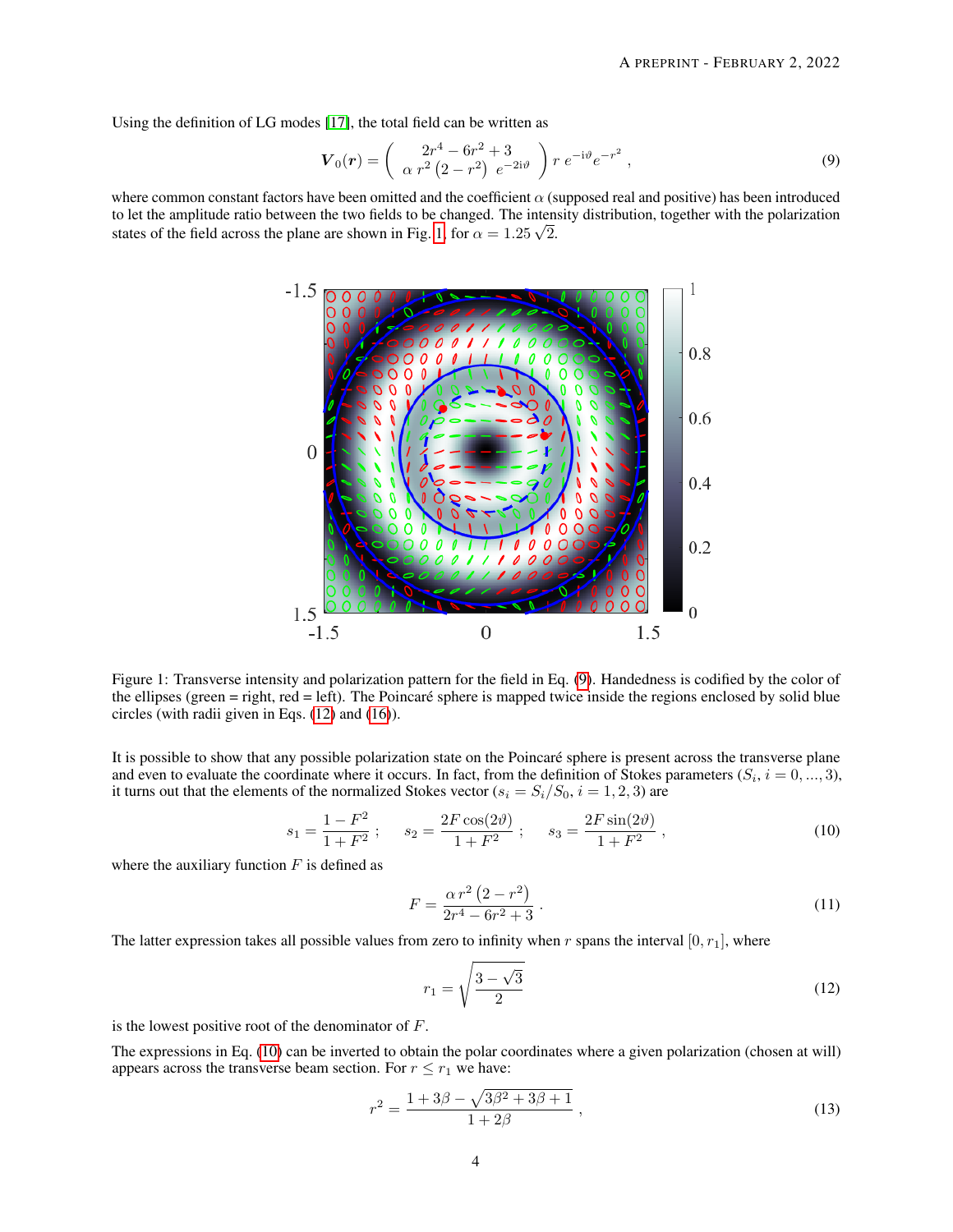$$
\vartheta = \frac{1}{2} \arg[s_2 + is_3] \quad (+\pi) \,, \tag{14}
$$

with

<span id="page-4-0"></span>
$$
\beta = \frac{1}{\alpha} \sqrt{\frac{1 - s_1}{1 + s_1}} \,,\tag{15}
$$

so that the whole Poincaré sphere is mapped twice in the circle  $0 \le r \le r_1$ , regardless of the value of  $\alpha$ . It can be shown that the Poincaré sphere is mapped again (twice) in the region  $r_1 \le r \le r_2$  and in the region  $r_2 \le r \le r_3$ , with

$$
r_2 = \sqrt{2} \; ; \quad r_3 = \sqrt{\frac{3 + \sqrt{3}}{2}} \; . \tag{16}
$$

The three regions are identified by the solid blue circles in Fig. [1.](#page-3-0)

Since we are interested in using a FPB as a parallel polarization state generator in FPP, we have to select the four optimum input polarization states and to find the points where they are located. It is well known that the optimum configuration under minimum number of testing states in a Mueller matrix polarimeter involves four input states of polarization that form a regular tetrahedron inscribed in the Poincaré sphere [\[23,](#page-6-4) [24,](#page-6-5) [25\]](#page-6-6).

A useful choice for our aim consists in selecting four points where the intensity values are sufficiently high and, possibly, very close to each other. This is achieved, for instance, on selecting one of the points on the circle of radius  $r_1$  (all of them having vertical polarization), then fixing the Stokes vector of one of the tetrahedron vertices (say,  $P_0$ ) at  $[-1, 0, 0]^T$ .

The three remaining vertices  $(P_i)$ , with  $i = 1, 2, 3$  are located on the intersection of the Poincaré sphere with the plane  $s_1 = 1/3$ . For brevity, we introduce the parameter  $\sigma = s_2(P_1)$ , which can only take values in the interval  $-\sqrt{8/3} \le \sigma \le \sqrt{8/3}$ , and assume that the polarization at vertex  $P_1$  is left-handed. The value of  $\sigma$  fixes the polarization states of all vertices.

It turns out that, limiting ourselves to the region  $r \le r_1$ , the three polarization states with  $s_1 = 1/3$  are located on a circle having radius √  $<sup>′</sup>$ </sup>

$$
r^{2} = \frac{3 + \alpha\sqrt{2} - \sqrt{2\alpha^{2} + 3\alpha\sqrt{2} + 3}}{2 + \alpha\sqrt{2}},
$$
\n(17)

at values of  $\theta$  given by

<span id="page-4-1"></span>
$$
\cos(2\theta_1) = \frac{3\sigma}{2\sqrt{2}}; \quad \cos(2\theta_{2,3}) = \frac{3}{2\sqrt{2}} \left( \frac{-\sigma}{2} \pm \sqrt{\frac{2}{3} - \frac{3\sigma^2}{4}} \right). \tag{18}
$$

Further solutions exist for  $r > r_1$ , but the intensity is lower there.

The measurement points across the beam section, corresponding to  $\sigma = 0$  are shown in Fig. [1](#page-3-0) as red dots (together with any point on the smallest red circle). On varying  $\sigma$ , the three red points move along the dashed blue circle, whose radius is given by Eq. [\(17\)](#page-4-1), but their intensities are always the same. Furthermore, the intensities at all measurement points are very high (always over 75% of the maximum).

We point out that, if a different polarization basis is chosen for the component fields (instead of  $\hat{x}, \hat{y}$ ), a different polarization pattern is obtained, but the four selected points keeps presenting polarization states that are on the vertices of a regular tetrahedron inscribed in the Poincaré sphere, and can be profitably used for FPP measurements.

A wider class of fields can be identified if the condition of shape-invariance of the polarization pattern is required only when the propagated field reaches the far zone. Using the same approach than in the previous case we require that, in the modal expansion of the component fields [Eqs. [\(4\)](#page-1-0)], only those terms are present for which the phase anomalies take the same value in the far field (i.e., when  $z \gg z_R$ ), up to an integer multiple of  $2\pi$ . In this case, while in the near zone the mutual phases among the Gaussian modes generally change, thus modifying also the polarization state of the total field, they align again in the far zone. From a mathematical point of view, the phase anomaly of each of the Gaussian modes saturate to the value  $(N + 1)\pi/2$  in the far field. So, to guarantee shape invariance in the far field it is sufficient that either of the two orthogonally polarized components of the beam could be expressed as the sum of HG (and/or LG) modes with values of  $n + m$  (and/or of  $2p + |s|$ ) that only differ for  $4\pi j$ , with integer j [\[26\]](#page-6-7). The FPB presented by Galvez *et al* some years ago [\[7\]](#page-5-6) is the superposition of a pure LG mode with  $p = s = 0 (2p + |s| = 0)$ and a pure LG mode with  $p = 1$  and  $s = 2(2p + |s| = 4)$  with orthogonal linear polarizations, so that it belongs to this class. Following the approach proposed in [\[26\]](#page-6-7), an endless number of functions of this class can be easily found without resorting to their expansion in Gaussian modes.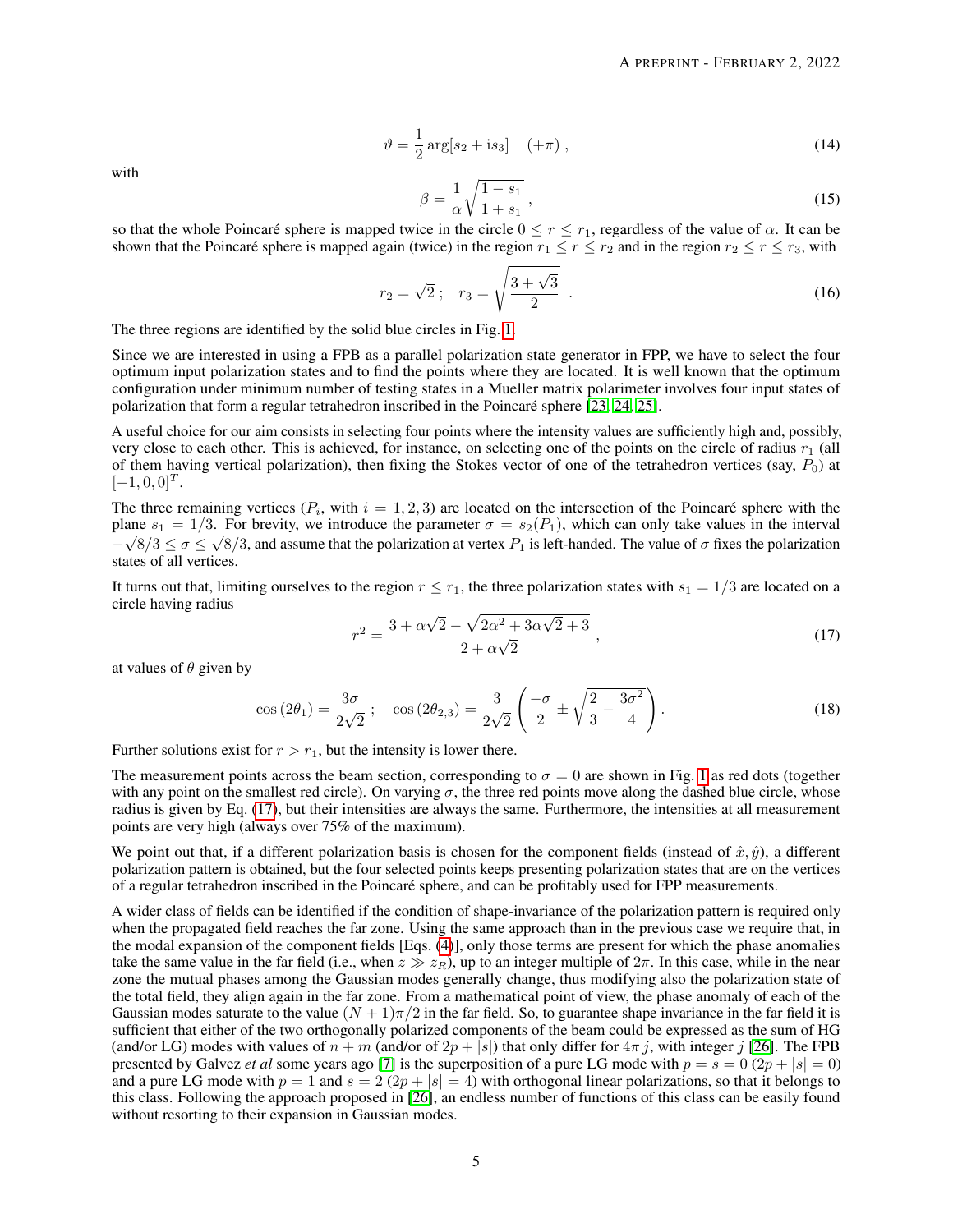In conclusion, a class of NUTP beams whose polarization and intensity transverse profiles remain invariant during propagation, up to a scale factor, has been presented and analyzed. The beams of this class that are also FPB's can be profitably used as parallel polarization state generators for Mueller polarimetry. The best way to exploit the potential offered by this type of beams is to use a CCD sensor to detect the polarization states across the beam section. Due to the propagation-invariant feature of the transverse polarization pattern, no imaging optical elements are required before the sensor. On taking (at least) four images of the field profile after suitable configurations of linear polarizers and phase plates [\[1,](#page-5-0) [2\]](#page-5-1) and processing them, the whole maps of the Stokes parameters (without and with the sample, respectively) can be obtained. Therefore, in the evaluation of the Mueller matrix of the sample, all possible input polarization states are available at once. A reduction of the propagated errors can be achieved on averaging the results pertaining to different sets of measurement points, or by increasing the number of points used in each measurement [\[24,](#page-6-5) [25\]](#page-6-6).

Funding. Spanish Ministerio de Economía y Competitividad project PID2019 104268GB-C21.

## References

- <span id="page-5-0"></span>[1] R.A. Chipman, W.S.T. Lam, and G. Young. *Polarized Light and Optical Systems*. Optical Sciences and Applications of Light. CRC Press, 2018.
- <span id="page-5-1"></span>[2] Dennis H. Goldstein. *Polarized Light*. Marcel Dekker, Inc., second (revised and expanded) edition, 2003.
- <span id="page-5-2"></span>[3] Jose Jorge Gil and R Ossikovski. *Polarized Light and the Mueller Matrix Approach*. CRC Press Taylor & Francis Group, Boca Raton, 2016.
- <span id="page-5-3"></span>[4] J. C. G. de Sande, Massimo Santarsiero, and Gemma Piquero. Spirally polarized beams for polarimetry measurements of deterministic and homogeneous samples. *Optics and Lasers in Engineering*, 91:97 – 105, 2017.
- <span id="page-5-4"></span>[5] Juan Carlos Suárez-Bermejo, Juan Carlos González de Sande, Massimo Santarsiero, and Gemma Piquero. Mueller matrix polarimetry using full Poincaré beams. *Optics and Lasers in Engineering*, 122:134 – 141, 2019.
- <span id="page-5-5"></span>[6] Amber M. Beckley, Thomas G. Brown, and Miguel A. Alonso. Full Poincaré beams. *Opt. Express*, 18(10):10777– 10785, May 2010.
- <span id="page-5-6"></span>[7] Enrique J. Galvez, Shreeya Khadka, William H. Schubert, and Sean Nomoto. Poincaré-beam patterns produced by nonseparable superpositions of Laguerre-Gauss and polarization modes of light. *Appl. Opt.*, 51(15):2925–2934, May 2012.
- <span id="page-5-7"></span>[8] T. Alieva, J. A. Rodrigo, A. Cámara, and E. Abramochkin. Partially coherent stable and spiral beams. *J. Opt. Soc. Am. A*, 30(11):2237–2243, Nov 2013.
- <span id="page-5-8"></span>[9] C. Alpmann, C. Schlickriede, E. Otte, and C. Denz. Dynamic modulation of Poincaré beams. *Scientific Reports*, 7(8076), 2017.
- <span id="page-5-9"></span>[10] Delin Li, Shaotong Feng, Shouping Nie, Chenliang Chang, Jun Ma, and Caojin Yuan. Generation of arbitrary perfect Poincaré beams. *Journal of Applied Physics*, 125(7):073105, 2019.
- <span id="page-5-10"></span>[11] G Piquero, L Monroy, M Santarsiero, M Alonzo, and J C G de Sande. Synthesis of full Poincaré beams by means of uniaxial crystals. *Journal of Optics*, 20(6):065602, 2018.
- <span id="page-5-11"></span>[12] Gemma Piquero, Rosario Martínez-Herrero, J. C. G. de Sande, and Massimo Santarsiero. Synthesis and characterization of non-uniformly totally polarized light beams: tutorial. *J. Opt. Soc. Am. A*, 37(4):591–605, Apr ts.
- <span id="page-5-12"></span>[13] Emil Wolf. Polarization invariance in beam propagation. *Opt. Lett.*, 32(23):3400–3401, Dec 2007.
- <span id="page-5-13"></span>[14] O. Korotkova. Sufficient condition for polarization invariance of beams generated by quasi-homogeneous sources. *Opt. Lett.*, 36(19):3768–3770, Oct 2011.
- <span id="page-5-14"></span>[15] Rosario Martínez-Herrero and Pedro M. Mejías. Electromagnetic fields that remain totally polarized under propagation. *Optics Communications*, 279(1):20 – 22, 2007.
- <span id="page-5-15"></span>[16] E. Abramochkin and V. Volostnikov. Beam transformations and nontransformed beams. *Optics Communications*, 83(1):123 – 135, 1991.
- <span id="page-5-16"></span>[17] Anthony E. Siegman. *Lasers*. University Science Books, 1986.
- <span id="page-5-17"></span>[18] L. Allen, M. W. Beijersbergen, R. J. C. Spreeuw, and J. P. Woerdman. Orbital angular momentum of light and the transformation of Laguerre-Gaussian laser modes. *Phys. Rev. A*, 45:8185–8189, Jun 1992.